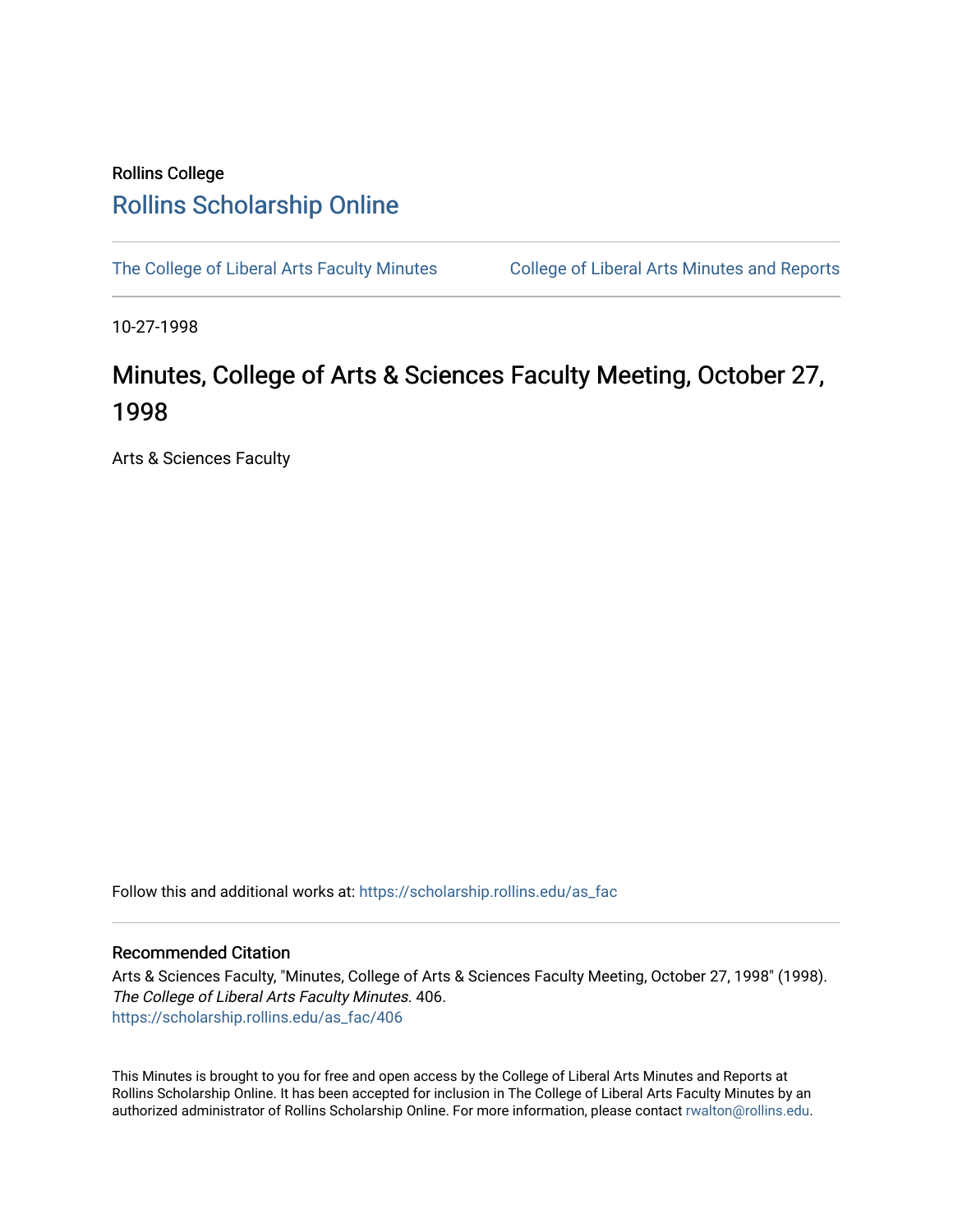**Subject: Arts and Sciences Faculty Meeting Date: Thu, 15 Oct 1998 11:05:44 -0400 From: Donald Davison <DDavison@Rollins.Edu> Organization: Rollins College To: Donald.Davison@Rollins.Edu CC: MATthew.MITCHELL@Rollins.Edu** 

GENERAL MEETING

ARTS & SCIENCES FACULTY

Tuesday, October 27, 1998  $12:30 - 1:45 \text{ p.m.}$ GALLOWAY ROOM

I. Call to Order

II. Approval of Minutes from Arts & Sciences Faculty meeting of May 14, 1998 (distributed)

III. Announcements and Information

- A. Actions Taken by the Executive Committee (see attachments below)
- 1. Guidelines for Calendar
- 2. Alcohol Policy revision
- 3. Family Weekend (February 26, 1999)

IV. Old Business

A. Proposed Amendments to the Arts and Sciences Bylaws (Rules for Debate: non-repetition; 5-minute rule per amendment; members limited to speaking twice on same item)

[to access the documents(2) see "Reports" on Governance web page] http://www.rollins.edu/governance/reports.html

or

[copy the files from the R: drive) R:\Governance\Proposed.Changes R:\Governance\Complete.Text

V. New Business

VI. Reports - (time permitting)

A. Academic Affairs

B. Student Life

- C. Finance and Service
- D. Professional Standards

VII. Adjournment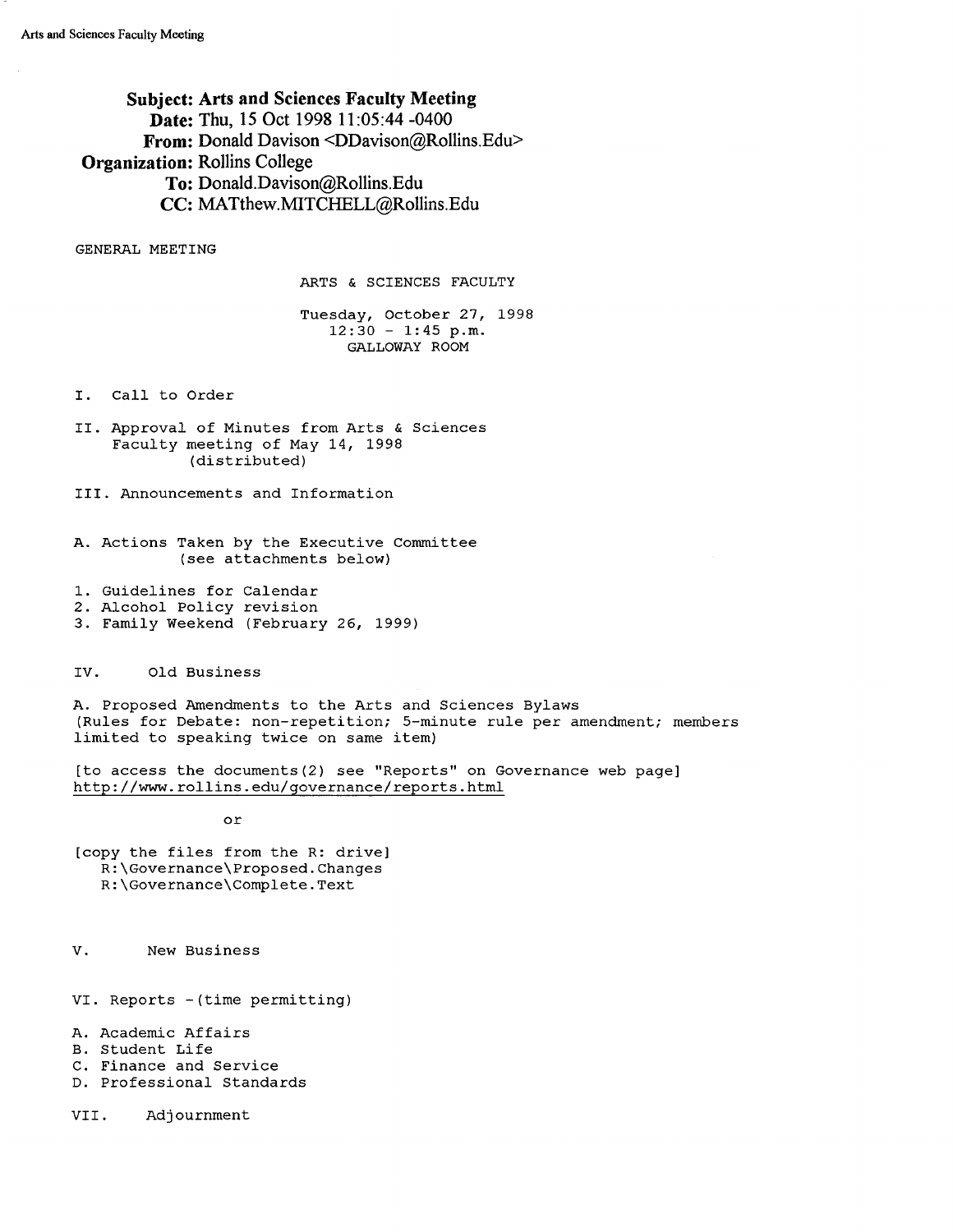r

### **Subject: Approved Minutes: A** & **S Faculty Meeting of May 14, 1998 Date:** Wed, 28 Oct 1998 12:20:39 -0500 **From:** Donald Davison <DDavison@Rollins.Edu> **Organization:** Rollins College **To:** Donald.Davison@Rollins.Edu CC: MATthew.MITCHELL@Rollins.Edu, BRIDGET.CONW AY@Rollins.Edu

Minutes of the May 14, 1998 meeting of the Faculty of A & S Approved, as Corrected, October 27, 1998

To: Members of the A&S Faculty From: H. Kypraios, Vice President and Secretary Date: September 12, 1998 Subject: Minutes of the Faculty Meeting, May 14, 1998

The May 14, 1998 meeting of the A&S Faculty was called to order by D. Davison at 12:40 pm. Those in attendance were J. Addelston, B. Allen, M. Bekkedal, P. Bernal, G. Biery-Hamilton, E Blossey, A. Boguslawski, **W.**  Boles, R. Bornstein, **W.** Brandon, s. Briggs, S. Carnahan, B. Carson, R. Carson, G. Child, J. Child, E. Cohen, T. Cook, L. Couch, D. Davison, J. Davison, H. Edge, L. Eng-Wilmot, E. Friedland, L. Glennon, E. Gregory, D. Griffin, S. Hewit, J. Houston, G. Howell, P. Jarnigan, J. Jones, s. Klemann, D. Kurtz, H. Kypraios, T. Lairson, C. Lauer, R. Lemon, R. Lima, L. Lines, K. Manny, C. McFarland, M. McLaren, R. Moore, J. Nassif, M. Newman, M. O'Sullivan, T. Papay, P. Pequeno, S. Phelan, J. Provost, B. Ramsey, K. Reich, D. Rogers, E. Royce, S. Rubarth, M. Ruiz, J. Schmalstig, W. Schmidt, E. Schutz, J. Siry, A.C. Skelley, T. Softic, R. Steen, R. Stephenson, M. Stewart, K. Taylor, L. Vansickle, **M.** Vargas, B. Walker, G. Williams **W.** Zhang; Student Body Attendees: B. Conway, M. Malfa, M. Mitchell

I. Approval of Minutes

The minutes of the April 23, 1998 Faculty meeting were approved as distributed.

II. Announcements

D. Davison announced that the ballots for the Faculty Evaluation Committee and Appeals Committee were overwhelmingly approved. B. Boles announced softball game for May 15th at 4:00 Ballots for Governance Committees were then distributed. E. Schutz was added as a candidate for the Academic Affairs Committee. L. Valdez was added as a candidate for Professional Standards Committee. S. Klemann was added as a candidate for the Finance and Standards Committee. D. Davison then reported three actions taken by the Executive Committee. These, as reported in the attachments, concerned the credits awarded to students entering with an International Baccalaureate degree, the concept that grades received from courses taken at other member colleges of the ACS will count in student GPA's, and a change in residency requirements.

No questions were raised on any of these issues.

III. Old Business

No old Business.

IV. New Business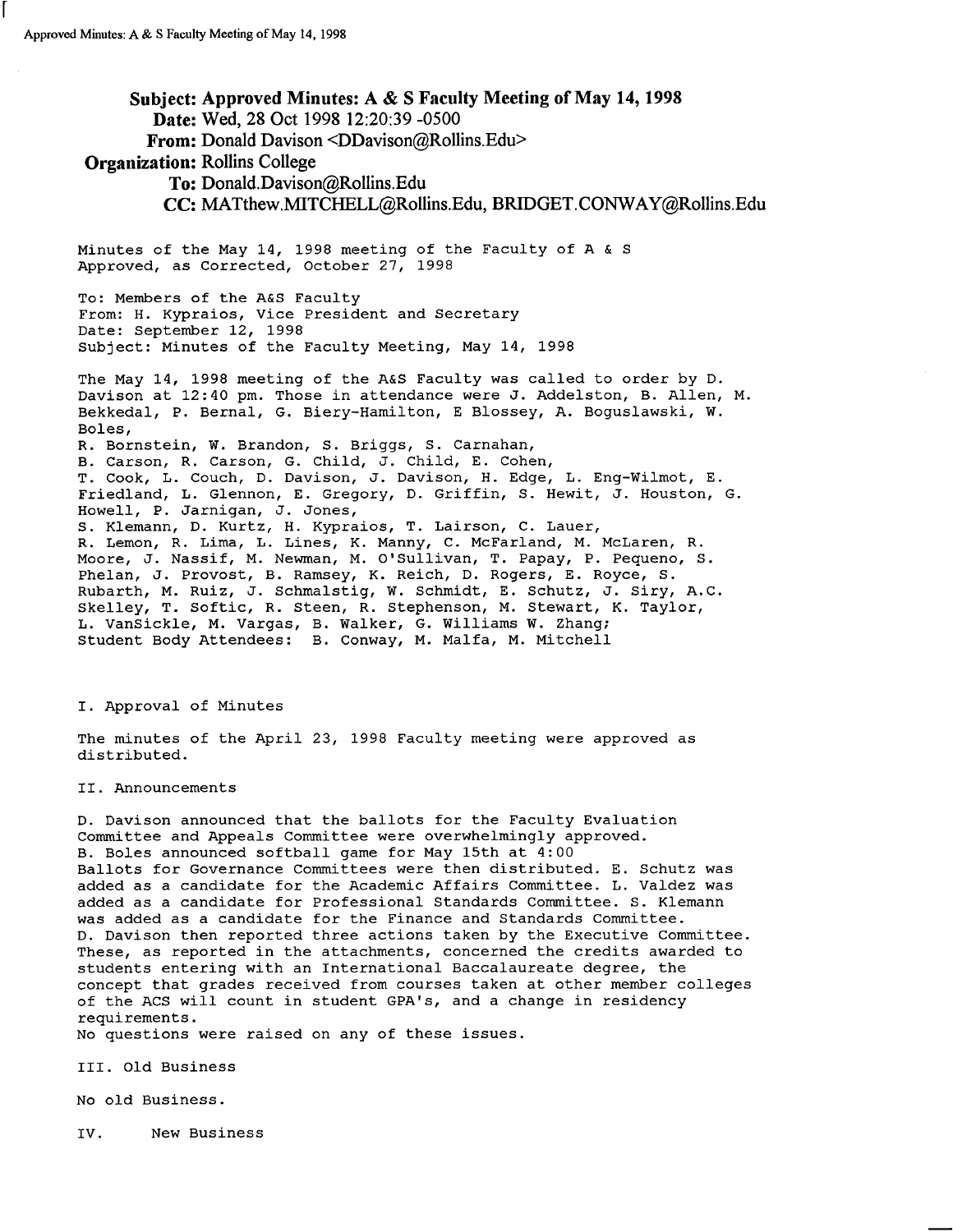A. The Provost asked the Faculty for endorsement for the Candidates for Graduation from both the day and evening programs of A&S.

The Faculty endorsed the candidates unanimously.

B.1. D. Kurtz moved the proposal to adopt the Mini-Term Interval. The AAC also recommended that a committee be appointed to oversee this interval and proposed the theme of "The individual and community" for next January.

Questions asked concerned how many faculty have expressed interest in participating, whether students could fail and would the failure show on the transcript (yes), and on the timing of publishing this information.

Dean Briggs responded that these would not be the usual courses. These courses would be experiential and with unifying activities. The Faculty involved in the discussion have shown great enthusiasm, but additional discussion would be needed. He added that if this proposal passes, it would be organized, presented, and published in the fall.

The motion on the Mini-Term carried.

B.2. D. Davison then referred to the Tentative Calendar proposed. He pointed out a minor correction concerning the first day of spring term classes, which was listed as Wednesday, January 19th but should be Tuesday January 18th. Otherwise this tentative calendar parallels the 1998-99 calendar.

A motion was made and seconded to adopt this calendar.

H. Edge noted that some of reasons for eliminating the Winter Term were to end the spring semester earlier so that students could participate in summer school programs elsewhere and could seek jobs earlier. He asked if there had been any discussion on whether the spring term could start a week earlier.

D. Kurtz replied that a compromise was sought. We wanted to allow some extra time for student trips during the Mini Term while still allowing enough time at the end of the semester for students to enroll in summer school.

The Faculty voted to adopt the tentative calendar.

IV. Committee Reports.

D. Kurtz, from the AAC, reported on the status of the German Major. The AAC has decided to postpone a decision on this issue until the fall semester. This would give time for the Foreign Language department to revise and propose a change in the curriculum. The change considered is to change the German Major into a European Studies major.

S. Carnahan noted how in an era of a United Germany we will be dropping the German Major.

J. Houston, from the Student Life Committee, retraced the history associated with its charge on the issue of diversity and related issues. The SLC has identified four goals. First, to link together the fragmented elements of the community. Second, to open and maintain a constructive dialogue among the various groups. Third, to establish a shared vision of Rollins College that cultivates responsibility, trust and pride in our community. The fourth goal is to evaluate the process towards these goals. The purpose of Community Day is to jump-start this process.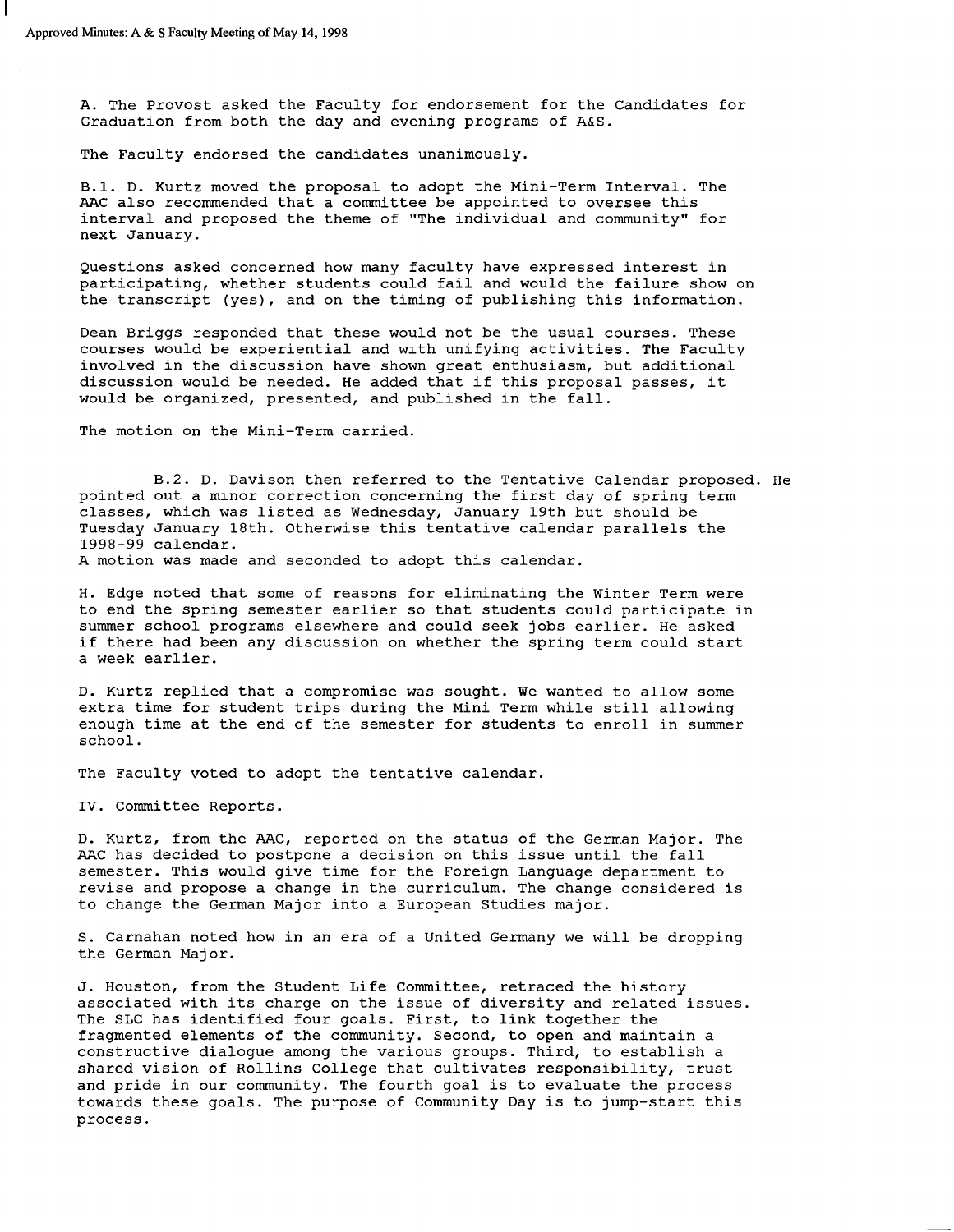Community Day was moved forward to September 16 so as to start this process as early as possible. Attendance would be mandatory. There will be a keynote speaker. The activities will be intra-group in the morning and inter- group in the afternoon. Finally, there will be a closing event. J. Houston then asked the faculty if they would endorse this resolution.

The resolution was endorsed and seconded.

Discussion and questions concerned: attendance, what students would have learned by the end of the day, and how staff participation would fit in this.

The faculty endorsed this resolution and Community Building Day.

D. Davison reported the results of the election for the Governance Committees. E. Royce was elected to the AAC. L. Lines and D. Kurtz were elected for the PS committee. J. Houston, P. Jarnigan, and R. Moore were elected for the SLC. J. Nassif, and S. Klemann were elected to F&S. J. Schmalstig, from the Professional Standards Committee, presented a proposal submitted by J. Provost from Committee W. The proposal attempts to support the diversity initiative through a pilot survey on how this issue is treated in the classroom. Information could be gathered by adding some questions on a separate sheet of course evaluations on how cultural diversity is perceived in the classroom for a one-year period. Student responses would be filed with student evaluations, which could then be reviewed by faculty. Then these would be collected and evaluated by a committee of PS. The hope is to gather information on how students perceive these issues in the classroom. We could then see what we are doing right and wrong. This information would be useful in identifying issues for workshops. Faculty could then decide on how to proceed with this information with regard to further evaluations of courses and/or faculty.

G. Williams asked whether this evaluation could include student evaluation of other students on this issue. He also wondered if this could end up being interpreted as a question on political correctness, which may have an impact on different learning styles. The response was that adding another question on student perceptions of other students would be OK. However, the Committee felt that the question on instructors demonstrating sensitivity and respect for diversity of student learning styles should be left in the questionnaire.

K. Taylor added that we are now operating in the dark. This is a way to get information as to what is learning style.

S. O'Sullivan noted that some classes might not fit with these questions. For example, a course on women authors may be more appropriate than a course on Shakespeare.

D. Griffin was concerned that this could lead to misleading information. M. Ruiz suggested that questions ask students to illustrate and give examples of what they mean.

E. Cohen wondered if we weren't mixing issues on college assessment with teacher and course assessments. He didn't think it appropriate to link these two together.

S. Carnahan, in reviewing the history of this proposal, noted that some on Committee W wanted to propose that this be made part of the faculty evaluation process starting immediately. Others wanted to gather information for study. Since it may be that our students may be more knowledgeable on these issues than we are, this process was seen as a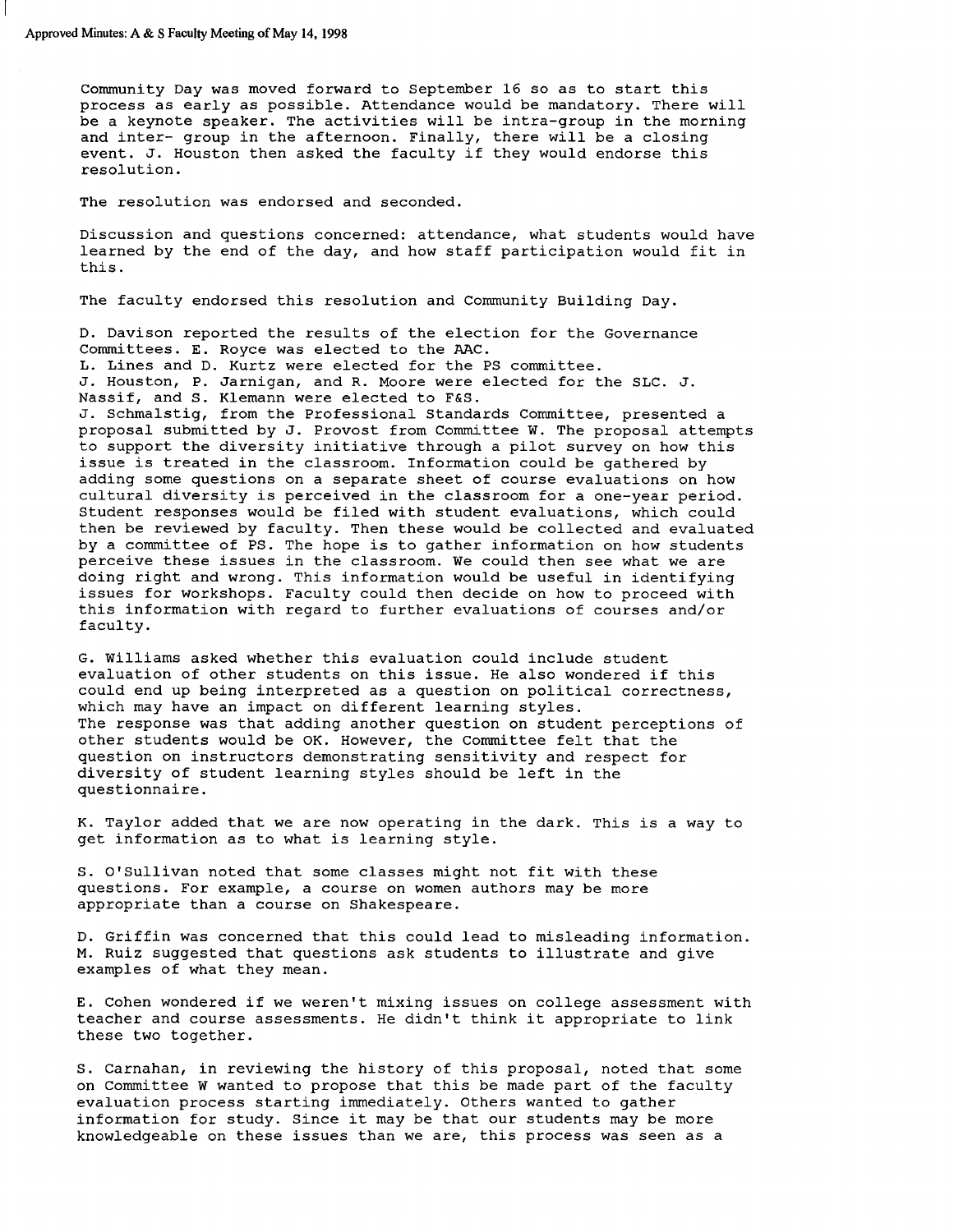i

way of getting feedback from students on how to improve our courses.

J. Siry asked whether there was any support for faculty on appropriate learning styles.

s. Carnahan replied that workshops have been offered, but that these are poorly attended.

s. O'Sullivan thought that junior faculty could have cause to worry about this.

J. Schmalstig replied that there would be no tracing of faculty at this stage.

T. Lairson found the second question concerning sensitivity on world views to be problematic. For example, how does one demonstrate sensitivity to a student in class who is an avowed racist or fascist?

E. Schutz suggested that we endorse a review of our selves. E. Cohen suggested endorsing a review of college policy.

D. Davison noted that this proposal is in a stage of compiling suggestions.

The meeting was adjourned at 1:44 pm.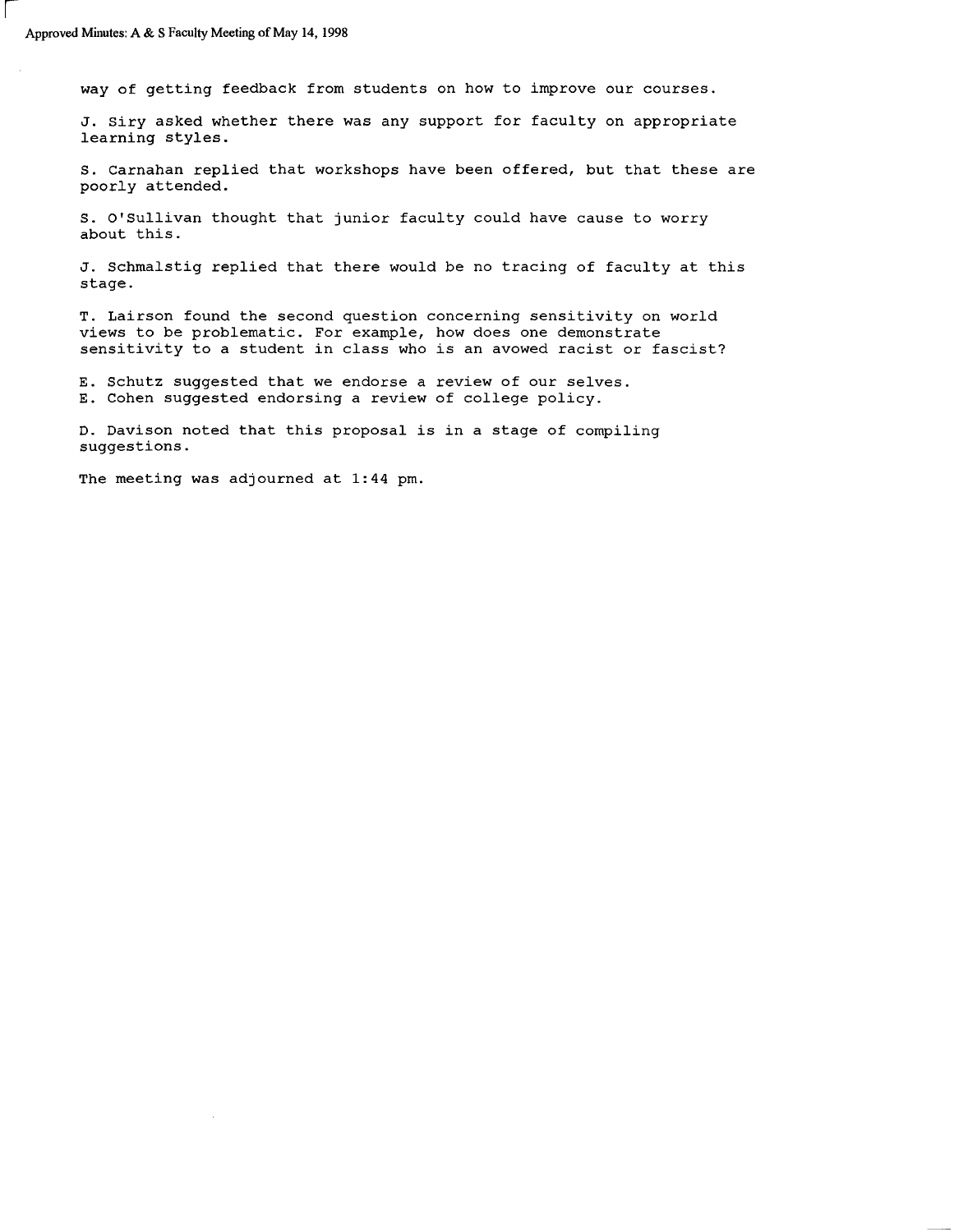Subject: **UNAPPROVED** Minutes of General Faculty meeting, October 27, 1998 **Date:** Wed, 04 Nov 1998 14:46:51 -0500 **From:** Donald Davison <DDavison@Rollins.Edu> **Organization:** Rollins College **To:** Donald.Davison@Rollins.Edu **CC:** MATthew.MITCHELL@Rollins.Edu, BRIDGET.CONW AY@Rollins.Edu

Arts and Sciences Faculty Meeting October 27, 1998

Unapproved Minutes

To: From: Date: Members of the Arts and Sciences Faculty Scott Hewit, Vice President and Secretary November 2, 1998

I. Call to Order

President Don Davison called the meeting to order at 12:45. Those *in*  attendance were: Barry Allen, Mark Anderson, Marni Bekkedal, Gay Biery-Hamilton, Erich Blossey, William Boles, Wendy Brandon, Stephen Briggs, Barbara Carson, Robert Carson, Gloria Child, Doug Child, J. Thomas Cook, Lezlie Couch, Donald Davison, D. Larry Eng-Wilmot, Elise Friedland, Lynda Glennon, Eileen Gregory, Donald Griffin, J. Scott Hewit, John Houston, Jill Jones, Stephen Klemann, David Kurtz, Carol Lauer, R. Barry Levis, Susan Libby, Lee Lines, Edna McClellan, Margaret McLaren, S. Joseph Nassif, Stephen Neilson, Marvin Newman, Maurice O'Sullivan, Twila Papay, Judith Provost, Kathleen Reich, David Richard, Edward Royce, Wallace Schmidt, Anne Skelley, James Small, Robert Steen, Paul Stephenson, Marilyn Stewart, Kenna Taylor, Richard Vitray, Bonnie Walker, Gary Williams, Wenxian Zhang, Les Lloyd

Students: Bridget Conway, Matthew Mitchell, Glenn Fleming

II. 1998 Approval of Minutes from Arts & Sciences Faculty meeting of May

Richard Lima's name was added to the list of those *in* attendance. Under New Business, section B.2. should read "Tuesday, January 18." With these changes, the minutes were unanimously approved.

III. Announcements and Information

A. Actions Taken by the Executive Committee (see attachments to agenda)

1. Guidelines for Calendar

2. Alcohol Policy revision

3. Family Weekend (February 26, 1999)

Don explained that the College was going back to one weekend per year for this event, that the Executive Committee endorsed the *idea* of the faculty hosting an event, that a Friday barbeque at the Farmer's Market for parents and students, around 6PM, was the current plan, and that new information would be provided as it *is* mad available.

4. There will be a discussion with the Athletic Department *in* the Galloway Room from 12:30 to 1:30 on November 10. Phil Roach, coaches, and faculty from the Athletic Advisory Committee will lead the discussion, which will focus on the welfare of the student/athlete on

14,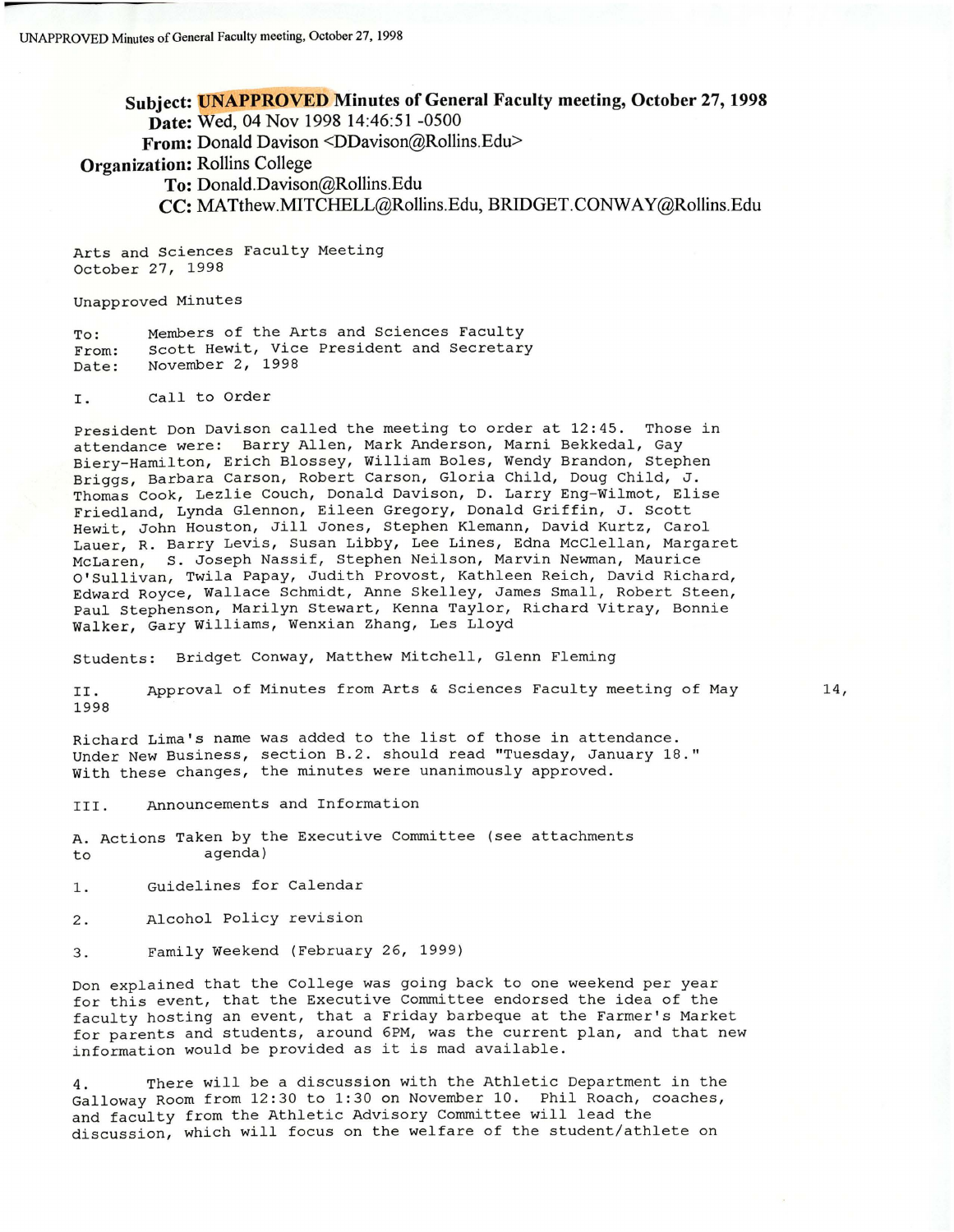campus and the status of the athletic programs. Comments from faculty will be elicited.

5. Steve Briggs presented updated information on Winter Celebration (see handout). The task force working on this event has identified a guest speaker (David Halberstam), a reading to be prepared by participants (Halberstam's, The Children: Courage to Create an America that Works), and a theme (The Civil Rights Movement). He distributed a schedule of events for the January 13-15 event, which will target certain student groups for participation and carry with it one semester hour of academic credit on a pass/fail basis. Steve encouraged the consideration of a reflective journal as part of the students' requirements, anticipated approximately 200 students and 20-25 faculty attending, and indicated a tentative \$400 stipend for any faculty who participate. He also encouraged the inclusion of any cultural events and athletic events in the master schedule of events during that time, and that a more general announcement would be sent out very soon.

Eileen Gregory asked when students would get information and sign up. Steve said that in the next few days students may be invited to attend. Gary Williams suggested that this event be presented in front of certain student groups we wish to target for the event.

Socky O'Sullivan asked whether we would have information on student semester hours by registration so we knew if a student needed the semester hour or not.

Steve said the freshmen are on Banner, but other students are on both Banner and RISC, the old system. The changeover will be done by March, and by registration we will have both reports on these students. Students will also be instructed to complete a handwritten copy of their academic record to bring with them to registration. Basically, Banner will not update what is on RISC.

Ken Taylor felt that the problem was how strict the College will be about the 140 hours for graduation. Steve said students can use either 35 course units or 140 semester hours.

There will be no cost for Winter Celebration, or for upcoming May Term experiences (except of course for any special program fees involved). Lezlie Couch asked if Holt students were eligible, and Steve said that we could work on ways to include them.

IV. Old Business

A. Proposed Amendments to the Arts and Sciences Bylaws (see Governance

Don reported that Wally Schmidt, Laura Greyson, and Jim Small (Bylaws Task Force) searched the existing bylaws for changes needed in lieu of the elimination of the Faculty Senate. The revisions need to be approved by a 2/3 vote.

Jim Small then summarized the work of the committee, which was to convert from Senate model to where the Faculty receives work of the committees. A few related changes were also included. Jim moved to accept the amendments as a package. The package was unanimously approved.

Don thanked the committee for their work, and the Faculty applauded the committee for their work.

V. New Business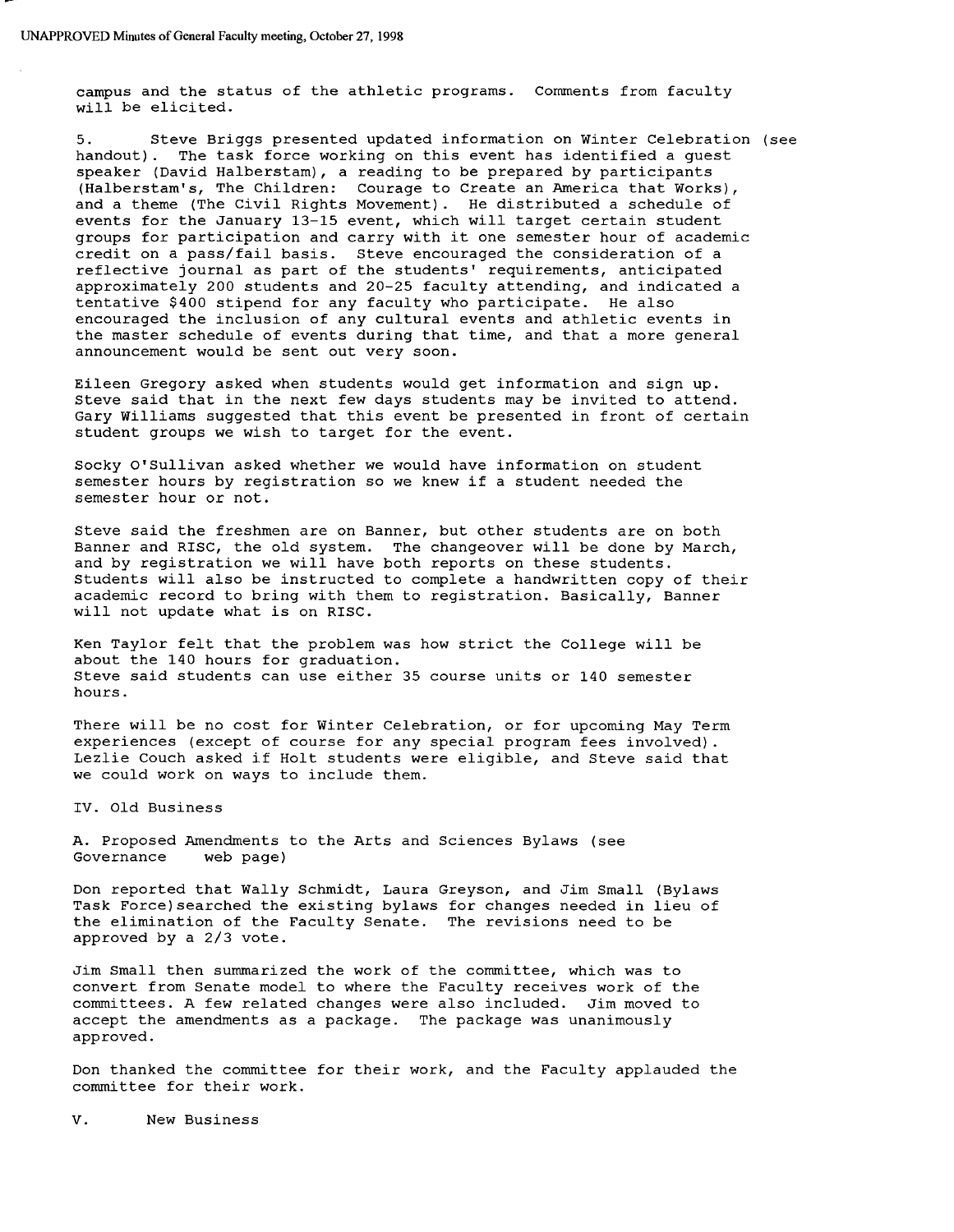VI. Reports

academic year.

A. Academic Affairs - Eileen Gregory

Items the committee is working on include honors students being able to complete honors in their majors, the request by SGA for more course information on the web, putting a faculty representative back on the Appeals Committee, academic standards, a report on academic appeals and probations, semester hour values of courses, a report on a European studies major due 10/31, and the availability of general education courses and when students should take them.

B. Student Life - John Houston

Follow up work and monitoring is underway relative to Community Building Day. John thanked everyone for their support and indicated that the goals, which are available on the web page, will be implemented during this

C. Finance and Service - Joe Nassif

The Strategic Financial Planning Committee heard the formal process of budget. This year looks good financially in terms of enrollment but bad in terms of an insurance cost increase. There will be 5-6 presentations from underwriters in the next few weeks. Raises and compensation packages were also discussed. The dental plan will not change. The domestic partners policy was presented to the Board of Trustees last Thursday. The financial aspects of International Programs are being looked into, too, as are some issues related to the office of Human Resources with respect to confirmed staff salaries of long term employees and inequities. Joe indicated that he hoped the staff inequities were going to be taken care of before faculty compensation.

Bob Carson asked for names of underwriters: Joe named PRUCARE, Blue Cross/Blue Shield, Cigna, Aetna, HealthCare, and an independent underwriter.

Eileen Gregory asked if quality of care was also a factor, not just cost, and Joe said that it was indeed.

Doug Child, a member of the committee, said that he heard that problems were more with the FPO than the HMO.

Don Davison said that all of this is preliminary, that no decisions will be made until closer to the end of the year. The decision, however, will have to be made quickly, once the information is provided.

Don Griffin asked to get the information as far in advance as possible. Joe assured us that this would happen.

D. Professional Standards - David Kurtz

The committee's main focus is the overload compensation procedure, and the plan is to simplify it and provide for banking release time. Other issues are faculty evaluation of administrators, and a tenure clause to be applied in emergency situations. Critchfield Grant apps coming out in November, due in January.

VII. Adjournment

The meeting was adjourned at 1:27 PM.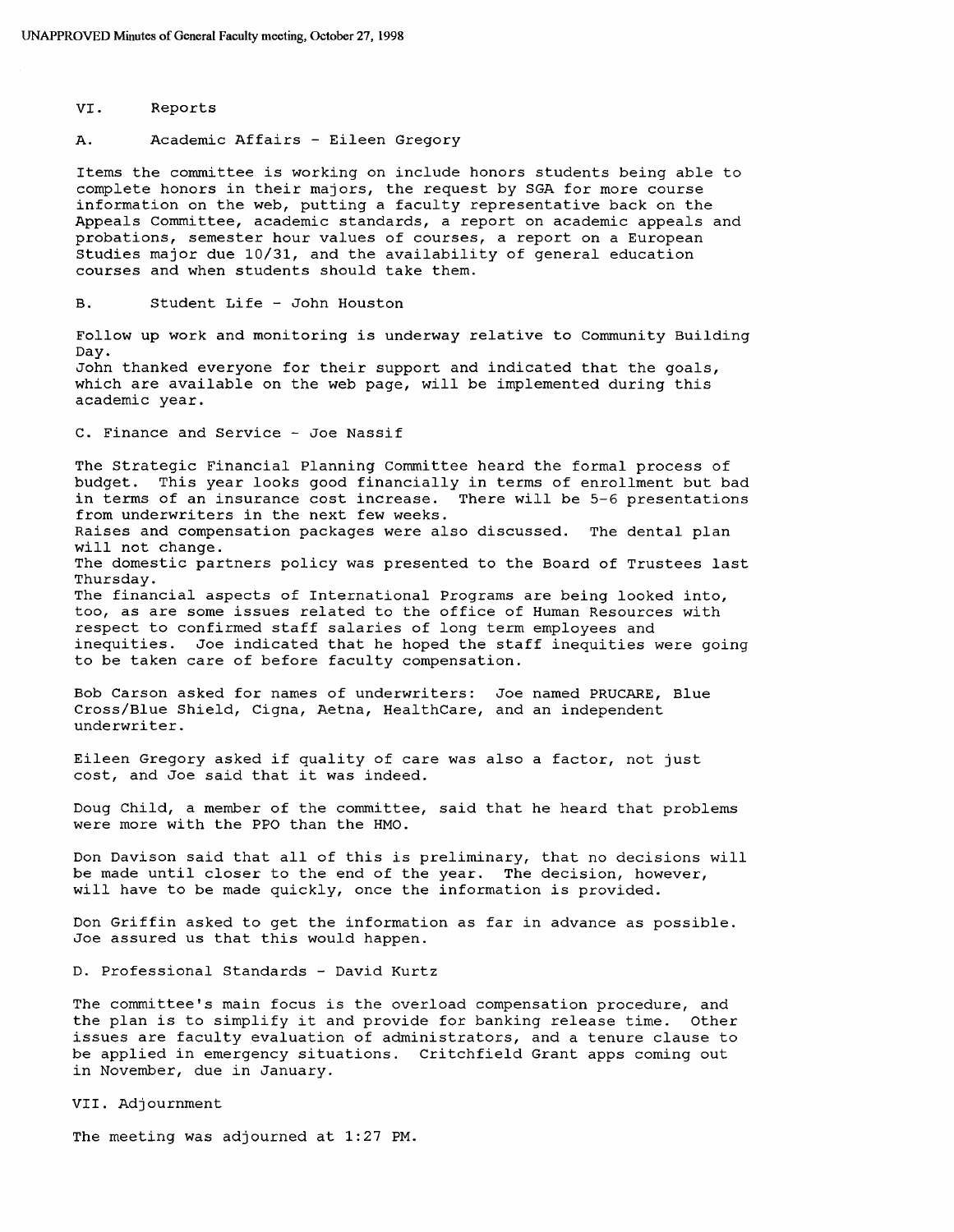Respectfully submitted,

Scott Hewit, Vice President/Secretary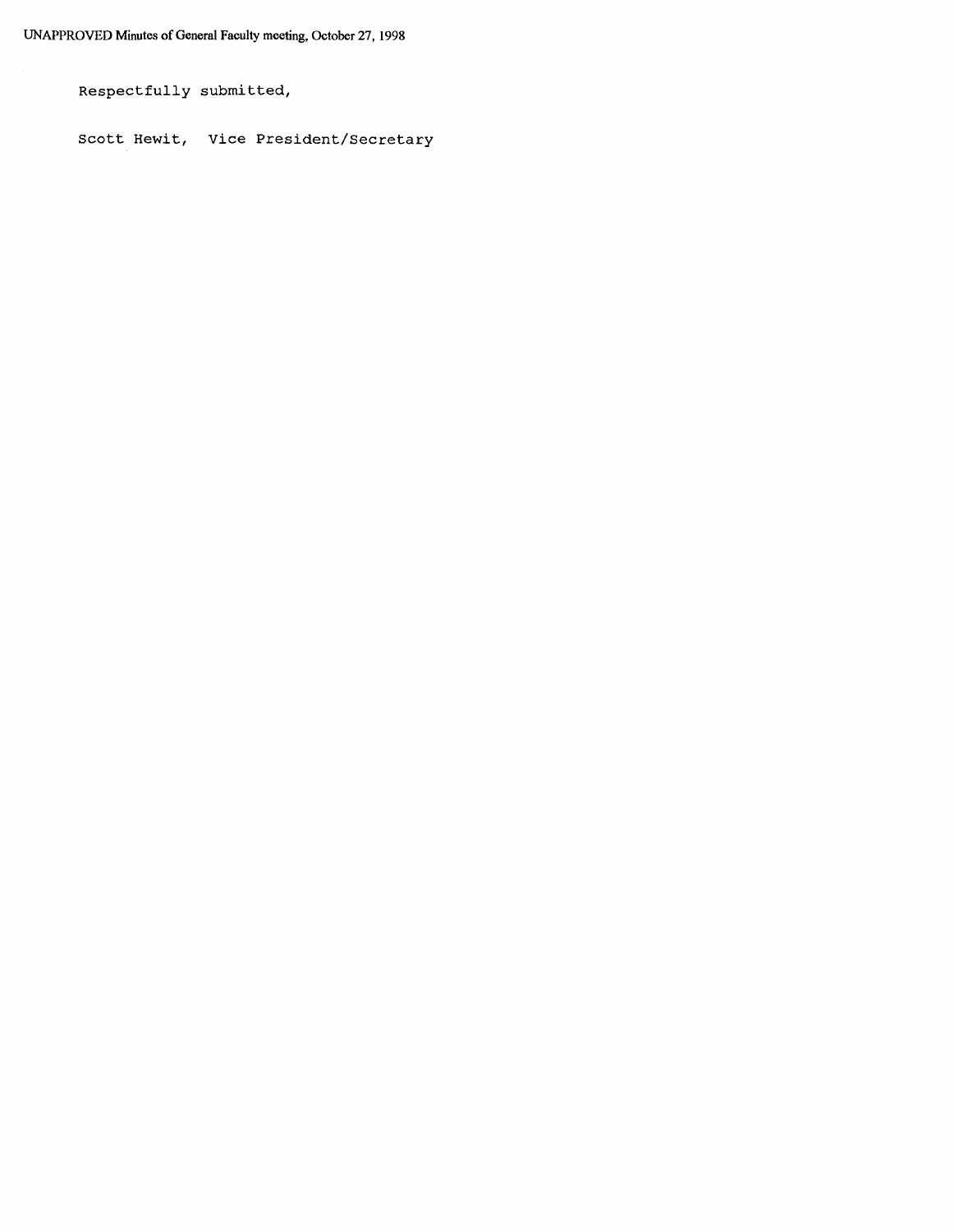**Arts and Sciences Faculty Meeting** 

October 27, 1998 Approved Dec 8, 1998

28. Members of the Arts and Sciences Paculty Scott Hewit (Alce President and Secretary man k November 2, 1998 bat di

I. Call to Order

President Don Davison called the meeting to order at 12:45. Those in attendance were: Barry Allen, Mark Anderson, Marni Bekkedal, Gay Biery-Hamilton, Erich Blossey, William Boles, Wendy Brandon, Stephen Briggs, Barbara Carson, Robert Carson, Gloria Child, Doug Child, J. Thomas Cook, Lezlie Couch, Donald Davison, D. Larry Eng-Wilmot, Elise Friedland, Lynda Glennon, Eileen Gregory, Donald Griffin, J. Scott Hewit, John Houston, Jill Jones, Stephen Klemann, David Kurtz, Carol Lauer, R. Barry Levis, Susan Libby, Lee Lines, Edna McClellan, Margaret McLaren, S. Joseph Nassif, Stephen Neilson, Marvin Newman, Maurice O'Sullivan, Twila Papay, Judith Provost, Kathleen Reich, David Richard, Edward Royce, Wallace Schmidt, Anne Skelley, James Small, Robert Steen, Paul Stephenson, Marilyn Stewart, Kenna Taylor, Richard Vitray, Bonnie Walker, Gary Williams, Wenxian Zhang, Les Lloyd

Students: Bridget Conway, Matthew Mitchell, Glenn Fleming

II. Approval of Minutes from Arts & Sciences Faculty meeting of May 14, 1998

Richard Lima's name was added to the list of those in attendance. Under New Business, section B.2. should read "Tuesday, January 18." With these changes, the minutes were unanimously approved.

III. Announcements and Information

A. Actions Taken by the Executive Committee (see attachments to agenda)

- 1. Guidelines for Calendar
- 2. Alcohol Policy revision
- 3. Family Weekend (February 26, 1999)
- Don explained that the College was going back to one weekend per year for this event, that the Executive Committee endorsed the idea of the faculty hosting an event, that a Friday barbeque at the Farmer's Market for parents and students, around 6PM, was the current plan, and that new information would be provided as it is mad available.
- 4. There will be a discussion with the Athletic Department in the Galloway Room from 12:30 to 1:30 on November 10. Phil Roach, coaches, and faculty from the Athletic Advisory Committee will lead the discussion, which will focus on the welfare of the student/athlete on campus and the status of the athletic programs. Comments from faculty will be elicited.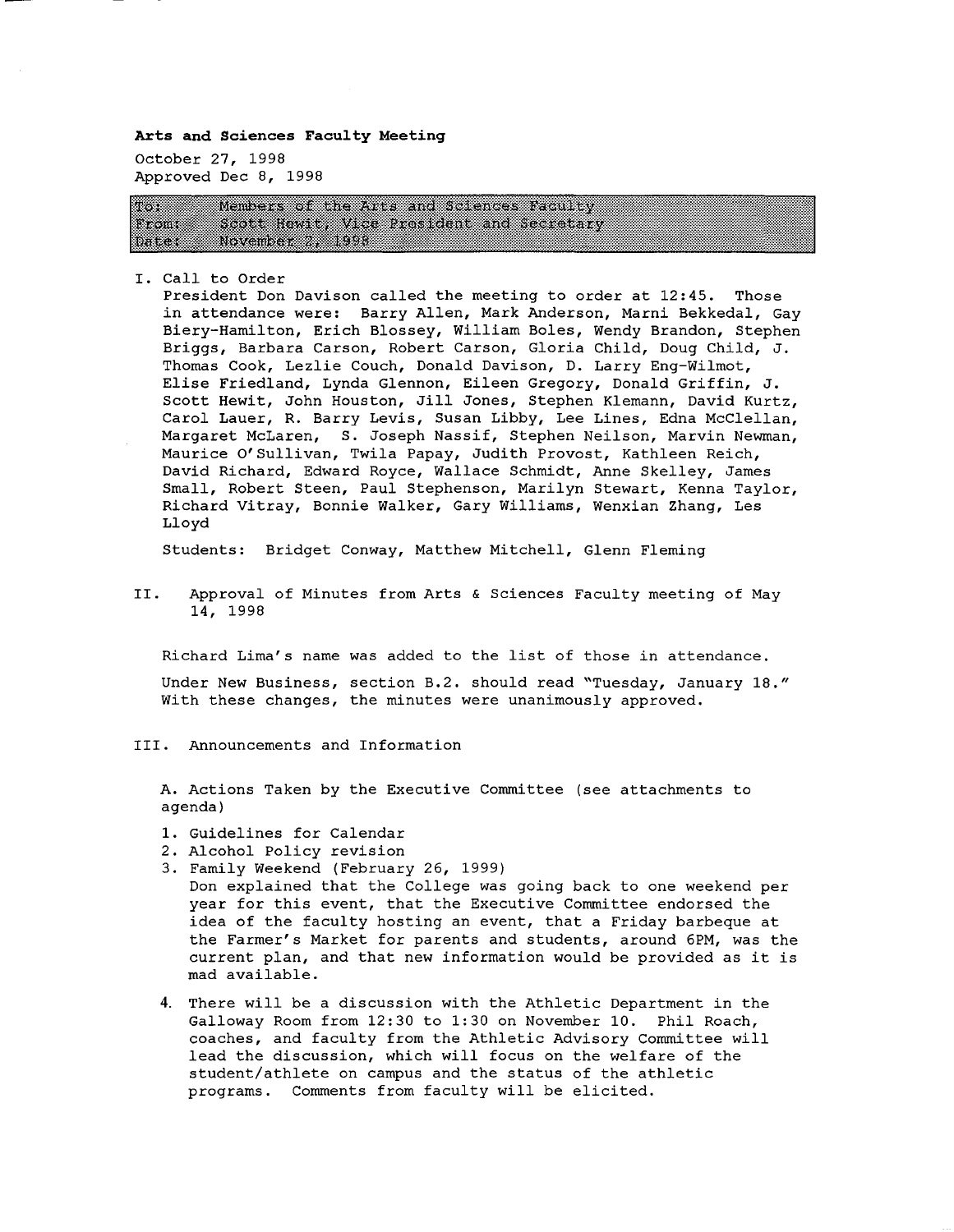5. Steve Briggs presented updated information on Winter Celebration (see handout). The task force working on this event has identified a guest speaker (David Halberstam), a reading to be prepared by participants (Halberstam's, The Children: Courage to Create an America that Works), and a theme (The Civil Rights Movement). He distributed a schedule of events for the January 13-15 event, which will target certain student groups for participation and carry with it one semester hour of academic credit on a pass/fail basis. Steve encouraged the consideration of a reflective journal as part of the students' requirements, anticipated approximately 200 students and 20-25 faculty attending, and indicated a tentative \$400 stipend for any faculty who participate. He also encouraged the inclusion of any cultural events and athletic events *in* the master schedule of events during that time, and that a more general announcement would be sent out very soon.

Eileen Gregory asked when students would get information and sign up. Steve said that *in* the next few days students may be invited to attend. Gary Williams suggested that this event be presented *in* front of certain student groups we wish to target for the event. Socky O'Sullivan asked whether we would have information on student semester hours by registration so we knew if a student needed the semester hour or not.

Steve said the freshmen are on Banner, but other students are on both Banner and RISC, the old system. The changeover will be done by March, and by registration we will have both reports on these students. Students will also be instructed to complete a handwritten copy of their academic record to bring with them to registration. Basically, Banner will not update what is on RISC.

Ken Taylor felt that the problem was how strict the College will be about the 140 hours for graduation.

Steve said students can use either 35 course units or 140 semester hours.

There will be no cost for Winter Celebration, or for upcoming May Term experiences (except of course for any special program fees involved).

Lezlie Couch asked if Holt students were eligible, and Steve said that we could work on ways to include them.

#### IV. Old Business

A. Proposed Amendments to the Arts and Sciences Bylaws (see Governance web page)

Don reported that Wally Schmidt, Laura Greyson, and Jim Small (Bylaws Task Force)searched the existing bylaws for changes needed *in* lieu of the elimination of the Faculty Senate. The revisions need to be approved by a 2/3 vote.

Jim Small then summarized the work of the committee, which was to convert from Senate model to where the Faculty receives work of the committees.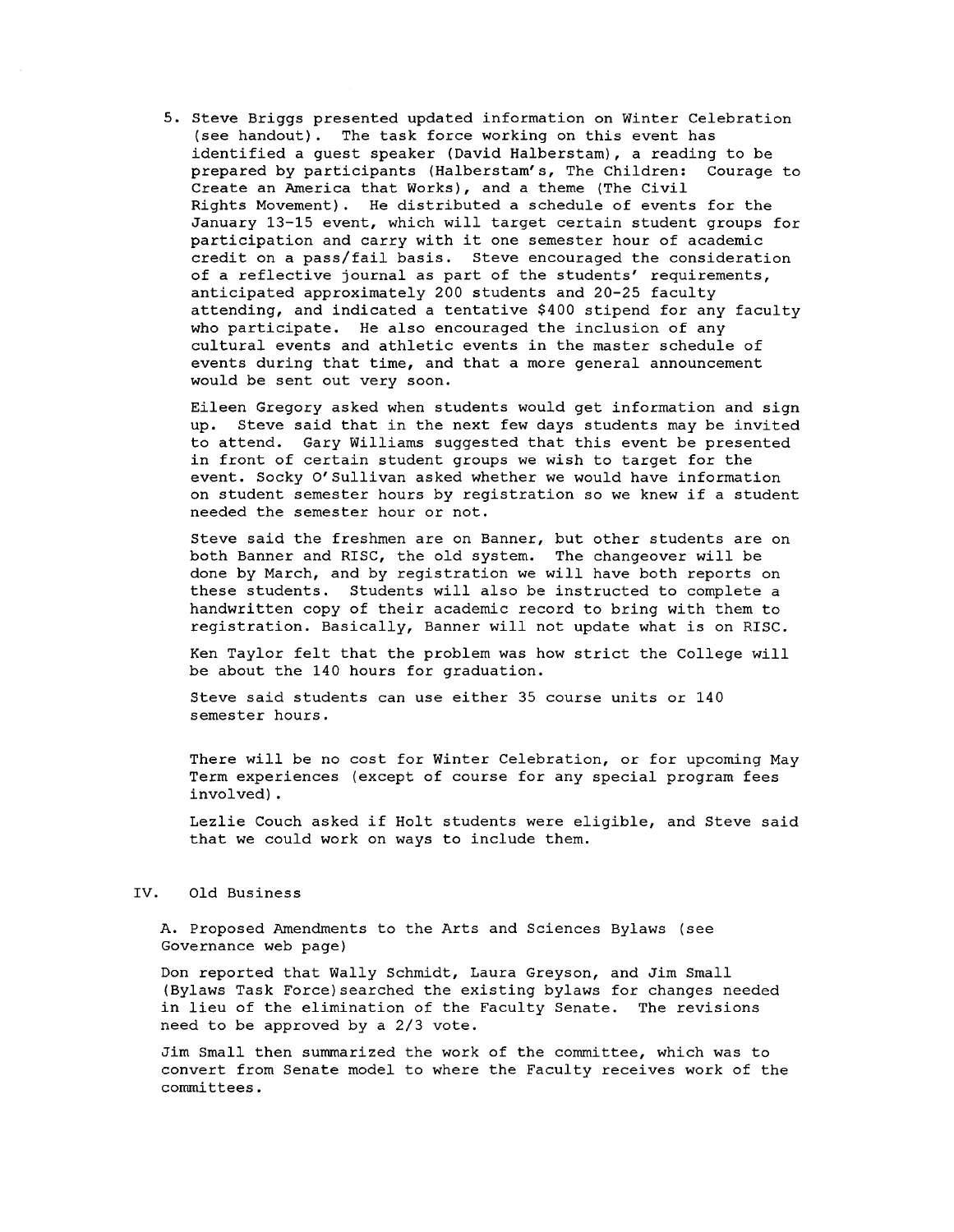A few related changes were also included. Jim moved to accept the amendments as a package. The package was unanimously approved.

Don thanked the committee for their work, and the Faculty applauded the committee for their work.

**V. New** Business

#### VI. Reports

A. Academic Affairs - Eileen Gregory

Items the committee is working on include honors students being able to complete honors in their majors, the request by SGA for more course information on the web, putting a faculty representative back on the Appeals Committee, academic standards, a report on academic appeals and probations, semester hour values of courses, a report on a European Studies major due 10/31, and the availability of general education courses and when students should take them.

B. Student Life - John Houston

Follow up work and monitoring is underway relative to Community Building Day.

John thanked everyone for their support and indicated that the goals, which are available on the web page, will be implemented during this academic year.

C. Finance and Service - Joe Nassif

The Strategic Financial Planning Committee heard the formal process of budget. This year looks good financially in terms of enrollment but bad in terms of an insurance cost increase. There will be 5-6 presentations from underwriters in the next few weeks.

Raises and compensation packages were also discussed. The dental plan will not change.

The domestic partners policy was presented to the Board of Trustees last Thursday.

The financial aspects of International Programs are being looked into, too, as are some issues related to the office of Human Resources with respect to confirmed staff salaries of long term employees and inequities. Joe indicated that he hoped the staff inequities were going to be taken care of before faculty compensation.

Bob Carson asked for names of underwriters: Joe named PRUCARE, Blue Cross/Blue Shield, Cigna, Aetna, HealthCare, and an independent underwriter.

Eileen Gregory asked if quality of care was also a factor, not just cost, and Joe said that it was indeed. Doug Child, a member of the committee, said that he heard that problems were more with